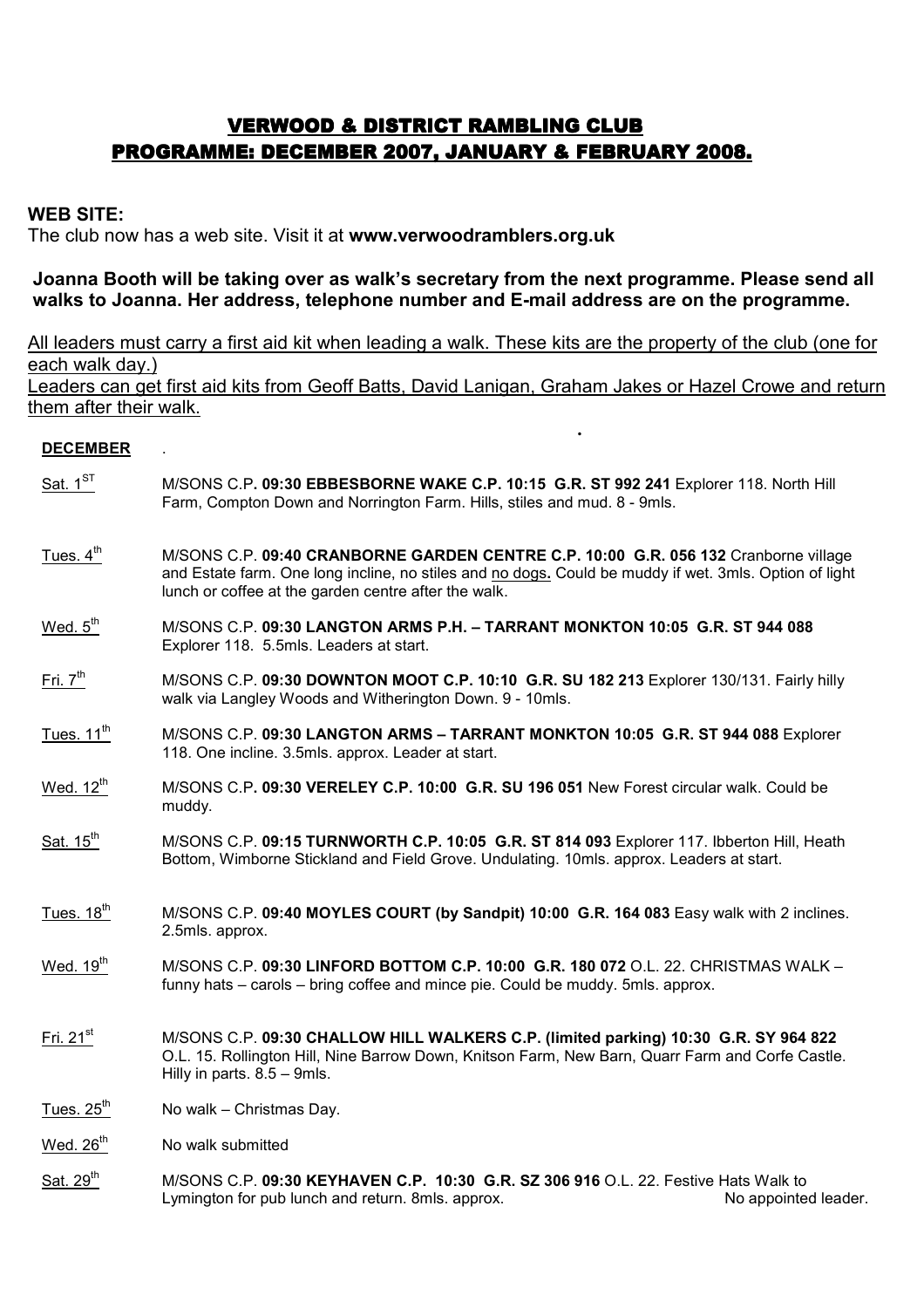#### JANUARY

- Tues. 1<sup>st</sup> M/SONS C.P. 09:30 HURN FOREST C.P. (BOUNDARY LANE) 10:00 G.R. 105 023 Leisurely stroll around the heath. 3mls. approx. Leader at start.
- Wed.  $2^{nd}$  M/SONS C.P. 09:30 BRAEMORE CHURCH C.P. (park close to wall) 10:00 G.R. SU 154 187 5 – 5.5mls. Leaders at start.
- Fri. 4<sup>th</sup> M/SONS C.P. 09:30 MARTIN DOWN C.P. 10:00 G.R. SU 037 201 Explorer 118. Roman Road, Knighton Hill, Church Bottom and Ox Drove. 9mls. approx. Leaders at start.
- Tues.  $8<sup>th</sup>$  M/SONS C.P. 09:30 BROADCHALKE CHURCH C.P. 10:05 G.R. SU 043 254 Explorer 130. Mount Sorel, Watercress Beds and Chalke Pyt Farm. Possible to buy watercress – 30p. per bunch. 3.5mls. approx. Leader at start.
- Wed. 9<sup>th</sup> M/SONS C.P. 09:30 BURLEY C.P. (opposite cricket pitch) 10:00 G.R. SU 214 028 New Forest circular walk with some hills. 5.5mls.
- Sat.  $12^{th}$  M/SONS C.P. 09:00 CORFE CASTLE VISITOR CENTRE C.P. 10:00 G.R. SY 959 824 Explorer 15. Rempstone Farm, Scotland, East Creech and Cocknowle. 11mls. Leader at start.
- Tues. 15<sup>th</sup> M/SONS C.P. 09:30 INN ON THE CHASE P.H. 10:00 G.R. ST 976 136 Explorer 118. Gussage Down and New Farm Lodge. One gentle incline. 3mls. approx. Leader at start.
- Wed.  $16<sup>th</sup>$  M/SONS C.P. 09:15 ASDA C.P. CANFORD HEATH 10:00 G.R. 024 946 Longfleet Drive (track), Withy Bed and Knighton Golf Course. Undulating route.
- Fri.  $18<sup>th</sup>$  M/SONS C.P. 09:20 PEPPERBOX HILL C.P. 10:10 G.R. SU 212 249 Explorer131. Hilly walk via Dean Hill and Whiteparish. 10mls. approx.
- Tues. 22<sup>nd</sup> TUESDAY WALKERS LUNCH AT CRANE VALLEY GOLF CLUB
- Wed. 23<sup>rd</sup> M/SONS C.P. 09:30 BROCK HILL FORESTRY COMMISSION C.P. 10:00 G.R. SU 266 057 O.L. 22. Tracks, grass heathland and some roads. 5mls. Option of coffee at the Oak Inn, Bank
- Sat. 26<sup>th</sup> M/SONS C.P. 09:15 WHITE HART P.H. BISHOPSTONE 10:10 G.R. SU 068 258 Explorer 130. Hilly walk up and over the Downs. 10mls. approx. Leaders at start.
- Tues. 29<sup>th</sup> M/SONS C.P. 09:50 POTTERNE PARK C.P. – VERWOOD 10:00 G.R. 095 075 A walk to Moors Valley Park with coffee in the tearoom, returning around the lake. A flat easy walk. 3mls. approx. Leader at start.
- Wed. 30<sup>th</sup> M/SONS C.P. 09:30 ASHLEY WALK C.P. 10:00 G.R. 186 157 New Forest walk via Little Cockley Plain, Leaden Hall and Coopers Hill. 5mls. approx. Leaders at start.

#### FEBRUARY

- Fri. 1<sup>st</sup> M/SONS C.P. 09:30 to start walk at 09:45 Easy walking via Horton Common, Three Legged Cross, Moors Valley and Potterne Park. Could be muddy. 10mls.
- Tues.  $5<sup>th</sup>$  M/SONS C.P. 09:40 FERNDOWN UDDENS PLANTATION (park at Golf Club off Ferndown bypass) 10:00 G.R. 070 024 Uddens Plantation and Clayford. Can be muddy after rain. Coffee available at the Golf Club after the walk. 3mls.approx. Leader at start.
- Wed. 6<sup>th</sup> M/SONS C.P. 09:25 SETLEY POND C.P. 10:00 G.R. 302 992 O.L. 22. Setley Plain, Setley Common, Roydon Manor, Dilton Farm, Dilton Gardens and Sandy Dwn. 5.5mls.
- Sat. 9<sup>th</sup> M/SONS C.P. 09:20 WIN GREEN 10:00 G.R. ST 922 204 Explorer 118. Ludwell and Donheads.